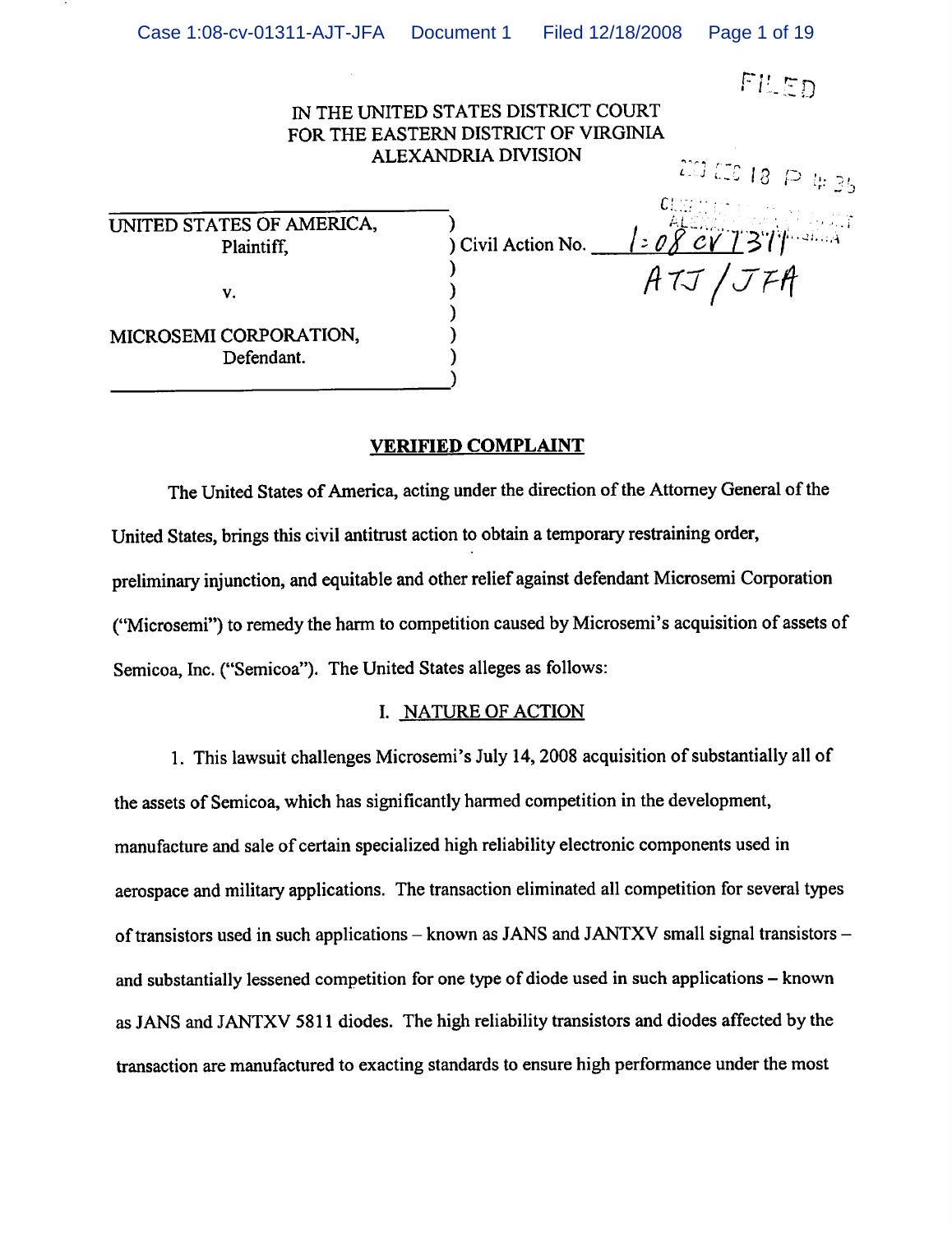demanding conditions, subject to a U.S. government system of qualification and certification that is relied upon to assure the required degree of reliability. These components are used by customers that include the military services and the national security agencies of the United States in a wide range of critical applications in space, in the air, on land, and on and under the sea. The largest and most complex military applications ever designed, ranging from satellites to submarines, depend on these components. Civilian space projects ranging from communications satellites to the spacecraft under development to return astronauts to the moon also require these components. Because failure of even a single one of these components could result in the failure of a vital, multibillion dollar mission – and potentially cost the lives of American servicemen and women and astronauts – components with lesser degrees of reliability cannot be substituted for the products at issue in this case.

2. The JANTXV and JANS small signal transistors and the JANTXV and JANS 5811 diodes at issue in this case are hereinafter referred to collectively as the "relevant products." Through its acquisition of the Semicoa assets, Microsemi reduced the number of suppliers of JANTXV and JANS small signal transistors from two to one, and thereby acquired monopolies in the development, manufacture and sale of those products. The acquisition also substantially reduced competition for JANTXV and JANS 5811 diodes by terminating Semicoa's attempt to enter into the manufacture and sale of these diodes. The acquisition has thus created monopolies in the development, manufacture and sale of JANTXV and JANS small signal transistors, and has substantially lessened competition in the development, manufacture and sale of all relevant products.

3. As a result of the transaction, prices for the relevant products have increased and likely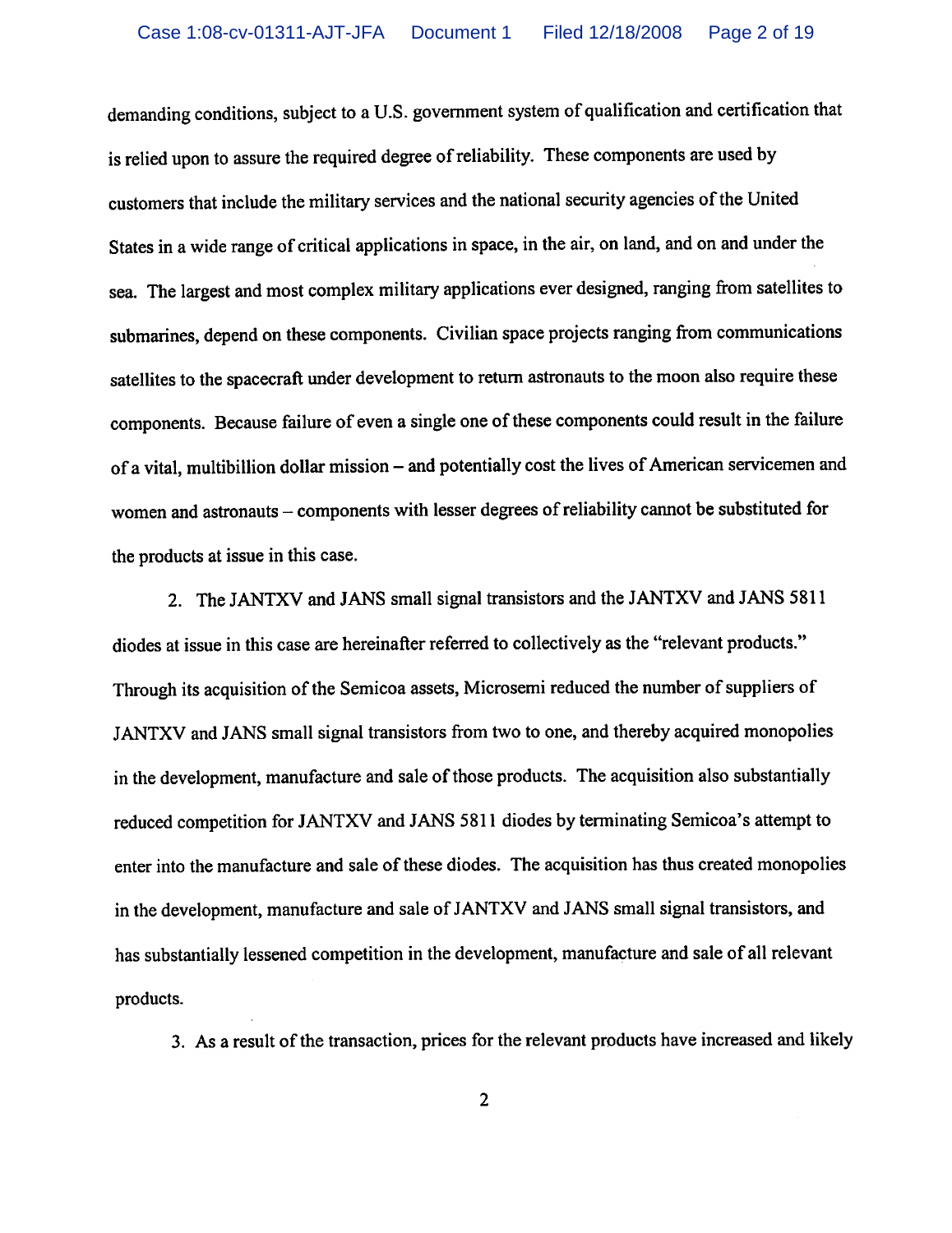will continue to increase, delivery times have become less reliable, and terms of service likely will become less favorable. Accordingly Microsemi's acquisition of the Semicoa assets violated Section 7 of the Clayton Act, 15 U.S.C. § 18, and Section 2 of the Sherman Act, 15 U.S.C. § 2.

#### II. JURISDICTION AND VENUE

4. The United States brings this action against defendant Microsemi under Section 4 of the Sherman Act and Section 15 of the Clayton Act, 15 U.S.C. §§ 4 and 25, as amended, to prevent and restrain Microsemi from continuing to violate Section 7 of the Clayton Act, 15 U.S.C. § 18, and Section 2 of the Sherman Act, 15 U.S.C. § 2.

5. Microsemi develops, manufactures and sells the relevant products in the flow of interstate commerce. Microsemi's activities in developing, manufacturing and selling the relevant products substantially affect interstate commerce. This Court has subject matter jurisdiction over this action and over the defendant pursuant to Section 4 of the Sherman Act and Section 15 of the Clayton Act, 15 U.S.C. §§ 4 and 25, and 28 U.S.C. §§ 1331, 1337(a), and 1345.

6. Venue is proper in this district pursuant to Section 12 of the Clayton Act, 15 U.S.C. § 22 and 28 U.S.C. § 1391(c), and venue is proper in this Division pursuant to Local Rule 3(C). Defendant is a corporation that transacts business within this judicial district and Division, including by making sales to customers located within this judicial district and Division.

# III. PARTIES TO THE TRANSACTION

7. Microsemi is a Delaware corporation with its principal place of business in Irvine, California. Microsemi's sales were approximately \$514 million in fiscal year 2008. Microsemi manufactures a range of high reliability semiconductors, including JANTXV and JANS small signal transistors and JANTXV and JANS 5811 diodes. Microsemi's facilities for the

 $\overline{3}$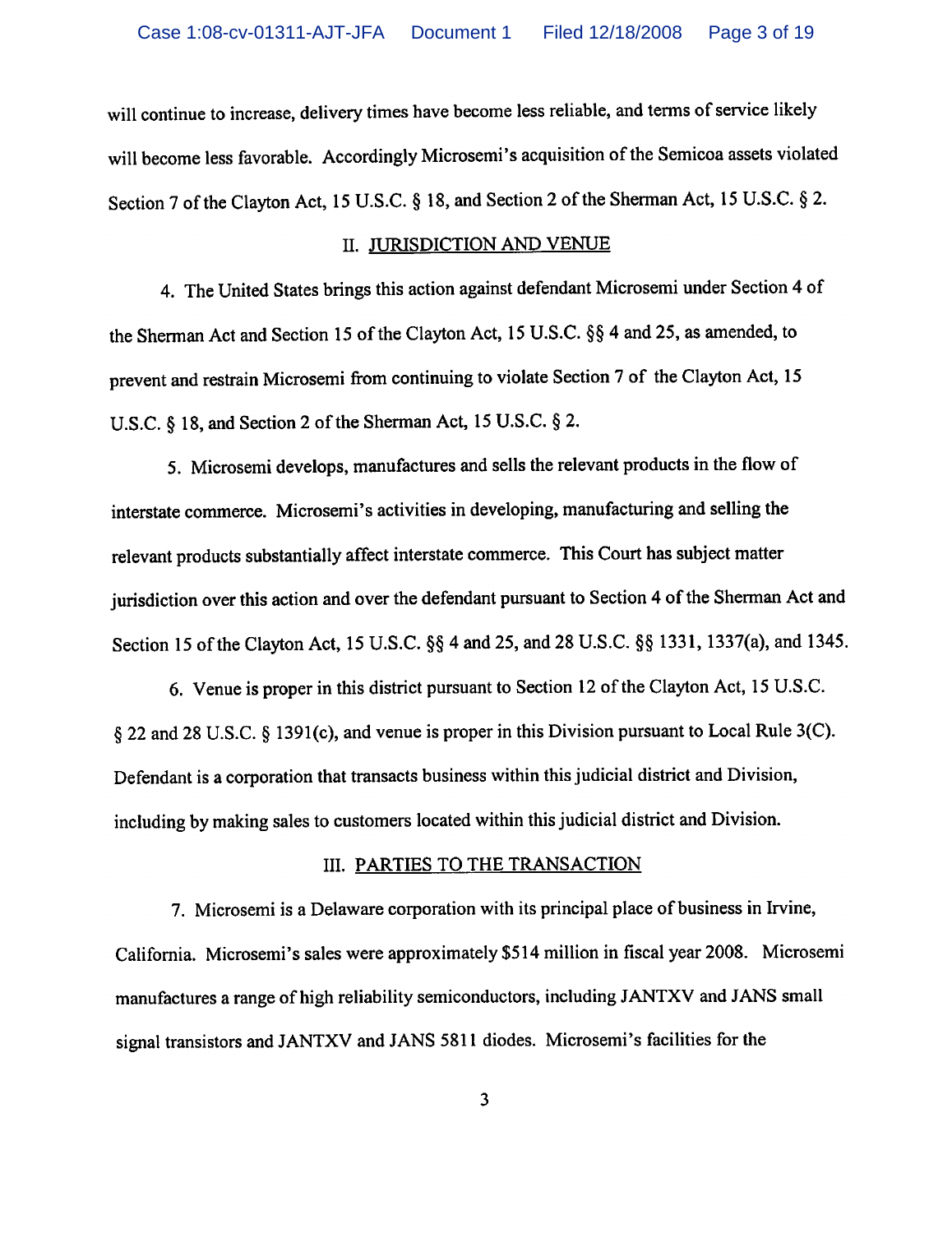manufacture of the relevant products are located in Massachusetts, California and Arizona. Microsemi's relevant products are shipped to customers throughout the United States, represent a regular, continuous and substantial flow of interstate commerce, and have a substantial effect upon interstate commerce.

8. Semicoa was a California corporation with its principal place of business in Costa Mesa, California. Semicoa's sales in the United States were approximately \$14.7 million in 2007. Prior to the acquisition, Semicoa's products included a range of high reliability semiconductors. Semicoa's facilities for the manufacture of the relevant products were located in Costa Mesa, California. Its relevant products were shipped to customers throughout the United States and represented a regular, continuous and substantial flow of interstate commerce and had a substantial effect upon interstate commerce. After the sale of the high reliability semiconductor assets to Microsemi, the remainder of the Semicoa business was renamed Array Optronics, Inc..

## IV. THE TRANSACTION

9. On July 14,2008, Microsemi and Semicoa completed an asset sale by which Microsemi acquired from Semicoa all of its business engaged in the development, manufacture and sale of the relevant products. Microsemi announced plans to release most of Semicoa's employees and to relocate its operations within a year to Microsemi facilities.

## V. TRADE AND COMMERCE

# The Relevant Product Markets

10. Transistors and diodes are semiconductor devices used to control the flow of electric current. In their simplest forms, transistors can be viewed as switches and diodes can be viewed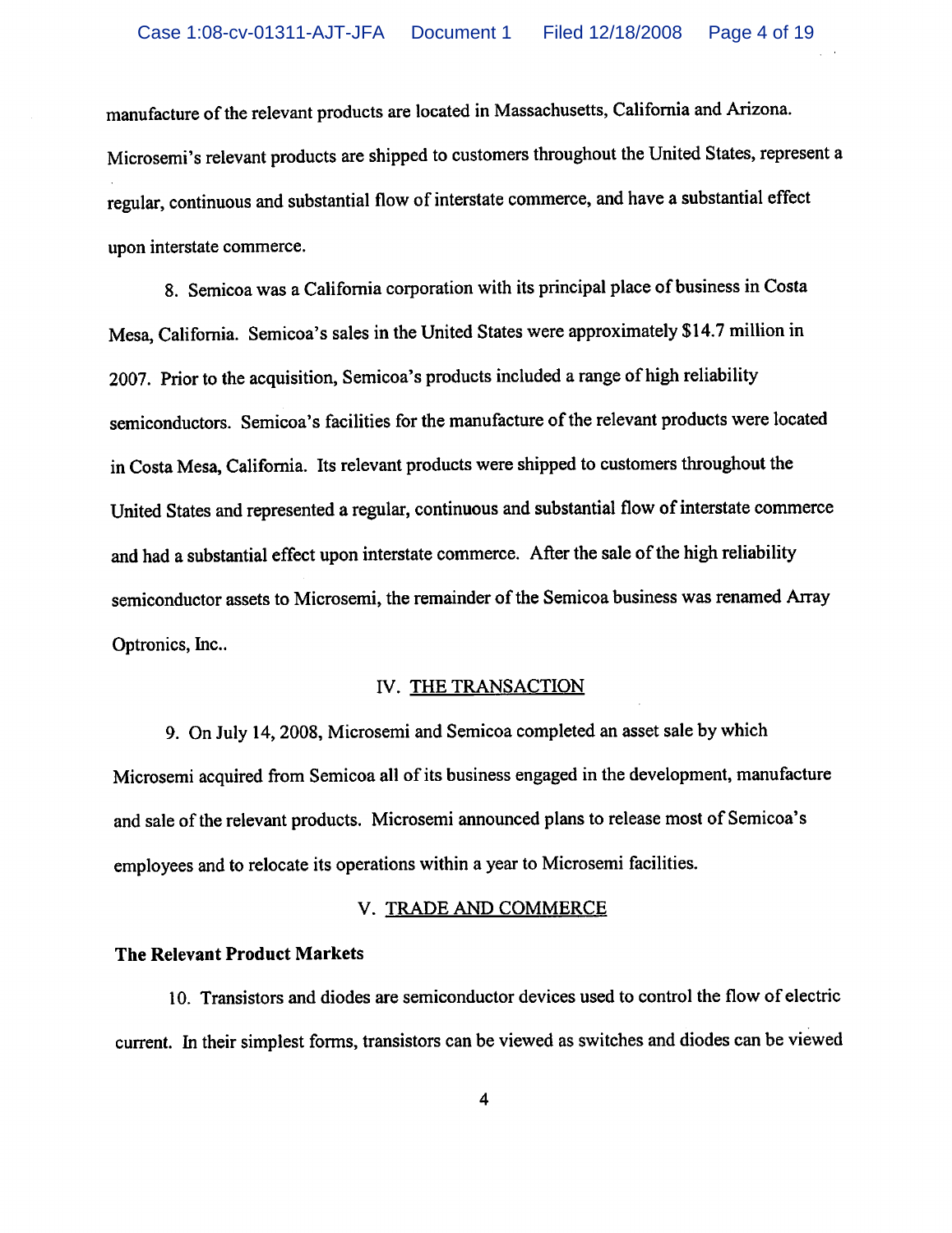as one-way valves. Both products begin as silicon wafers produced in a furnace, typically referred to as a foundry. They are then cut into small sections known as dies. These dies are packaged in various ways into transistors and diodes.

11. Small signal transistors are a class of transistors commonly used in communications and other signal processing applications. Small signal transistors operate at low power levels and are used to amplify electrical signals in a wide range of products, including critical military and civilian applications ranging from satellites to nuclear missile systems. Small signal transistors are produced using equipment, processes and skill sets specific to this type of transistor. Other types of transistors have different characteristics and cannot perform the tasks required of small signal transistors. A small but significant increase in the price of small signal transistors would not cause customers to switch to other types of transistors.

12. Rectifier diodes are a class of diodes also commonly used in communications and other signal processing applications. Rectifier diodes operate at low power levels and are used to convert alternating current to direct current in a wide range of products, including critical military and civilian applications ranging from satellites to nuclear missile systems. Ultrafast recovery rectifier diodes, of which the 5811 type ("5811 diode") is among the most common, are distinguished from other rectifier diodes by their extremely high alternating speeds, which minimize power loss and waste heat generation. Their ability to perform efficiently and without generating excess heat is especially important in applications such as satellites and missiles, where power availability is strictly limited and heat dissipation is challenging. The 5811 diode performs a specific set of functions not performed by other ultrafast recovery rectifier diodes; while there are other types of ultrafast recovery rectifier diodes, those diodes have different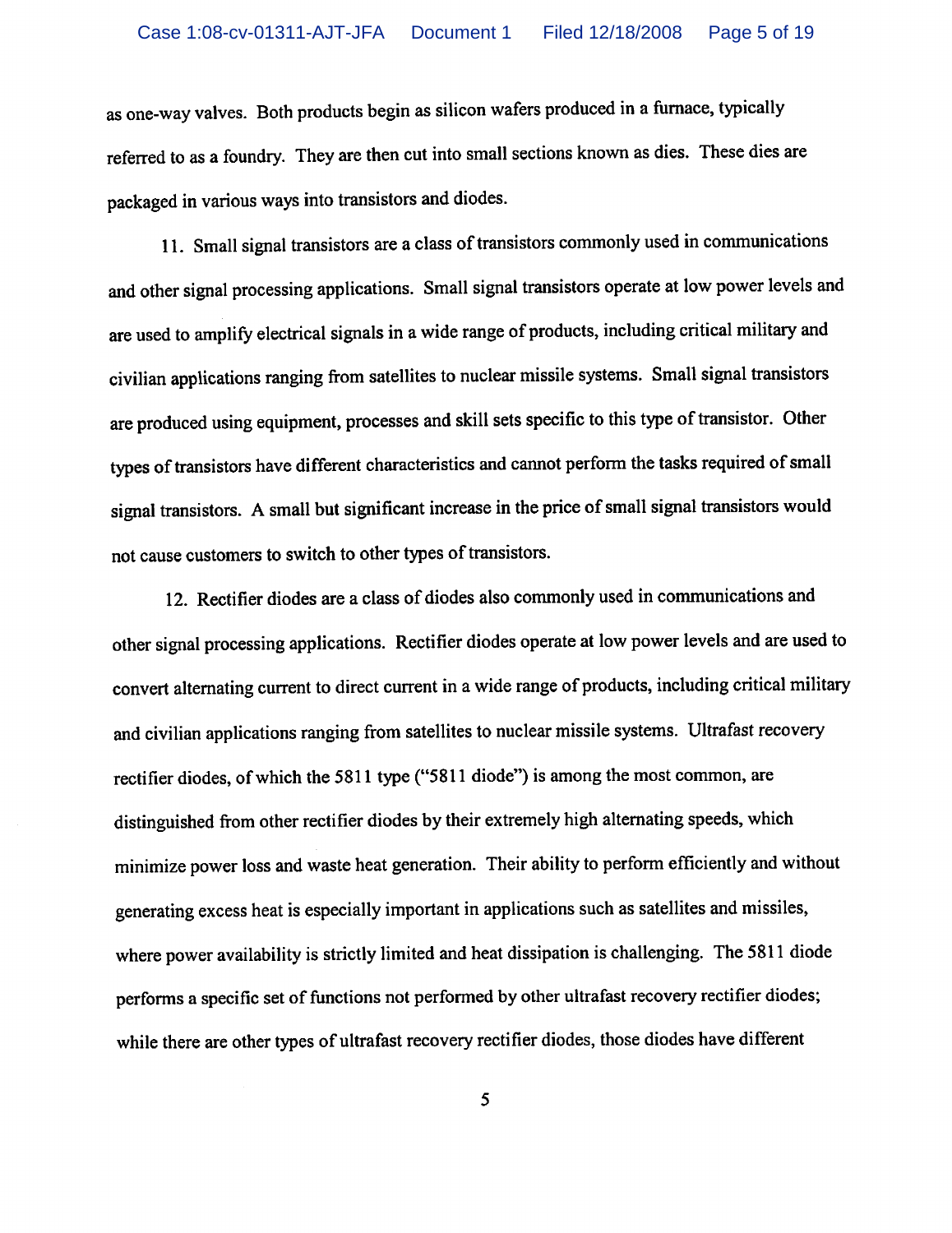characteristics and cannot perform the functions required of 5811 diodes. A small but significant increase in the price of 5811 diodes would not cause customers to switch to other types of diodes.

13. Highly reliable performance under demanding conditions is absolutely essential in military and space systems, where failure of a single component could result in failure of the mission. To ensure reliability and proper performance, production of these components for use in United States military and space applications is supervised by the Defense Supply Center Columbus ("DSCC"), a component of the Department of Defense. DSCC maintains a list of qualified components and their suppliers generally known as the Qualified Manufacturers List, or QML. While the QML is specifically intended for reference by military contractors, civilian space system manufacturers also require highly reliable components for use in a demanding environment, and therefore make use of the QML system and specify QML qualified components.

14. Products listed on the QML are organized into "slash sheets," which denote groups of components with similar characteristics. Microsemi and Semicoa were the only manufacturers on the QML slash sheets for small signal transistors. This Complaint hereinafter uses the term "small signal transistors" to describe the products on these slash sheets.

15. DSCC grants certifications and qualifications for different grades of QML components, known as Joint Army-Navy categories. These grades in general represent different levels of reliability. The highest reliability grade is Joint Army-Navy Space ("JANS"); one level below JANS is Joint Army-Navy Technical Exchange-Visual Inspection ("JANTXV"). There are two grades below JANTXV, but the distinction between those grades and JANTXV is not as stark as between JANTXV and JANS. Therefore, the term JANTXV will be used to refer to all

 $\boldsymbol{6}$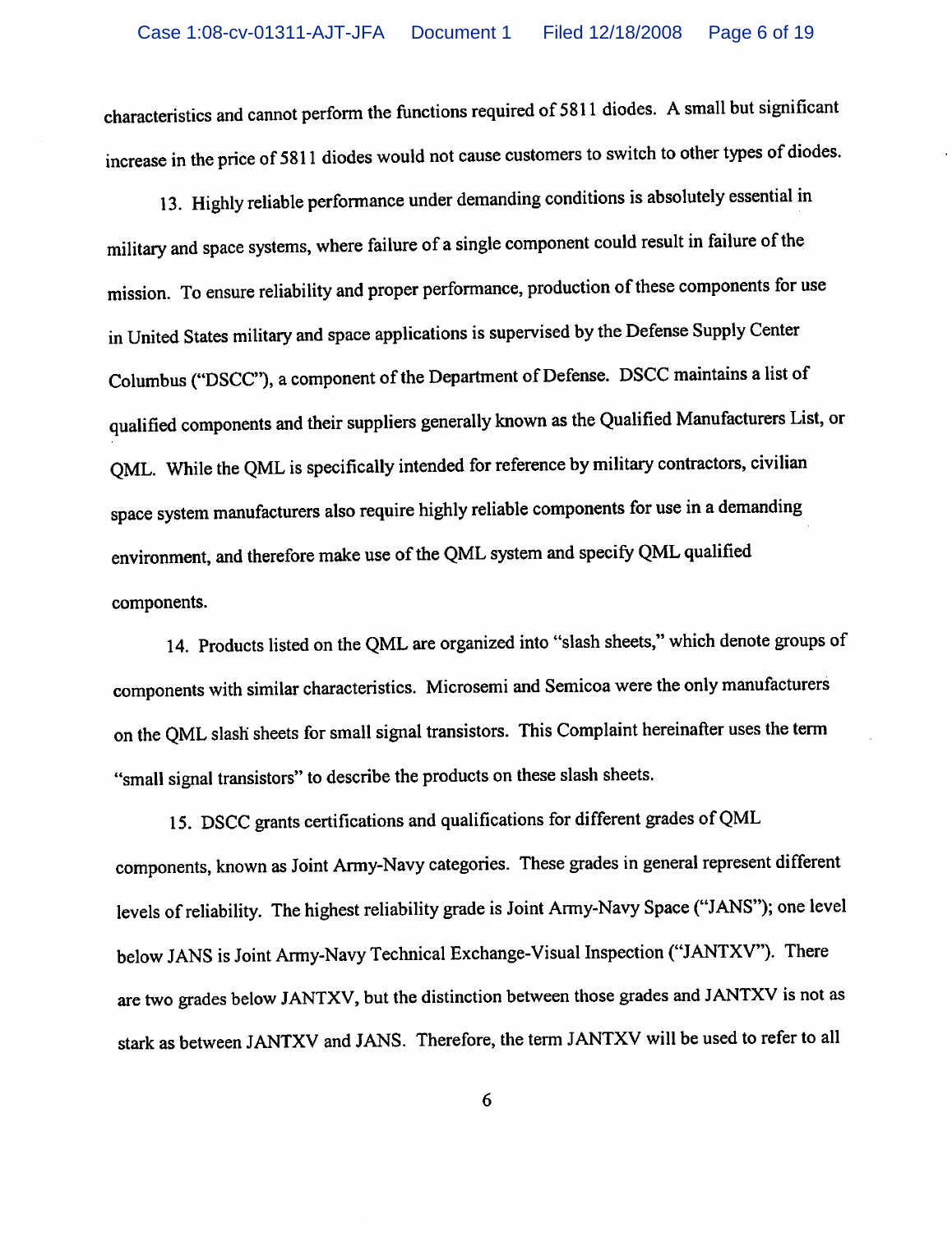QML grades other than JANS.

16. Manufacturers pursuing JANTXV qualification for their components must be audited by DSCC. DSCC audits the manufacturer's facility, including fabrication, assembly and testing processes. If satisfied that the manufacturer is able to produce consistently reliable components at the highest levels of quality and performance, DSCC will issue a certification for those processes and authorize production of a particular component for qualification testing. The manufacturer produces a sample lot and submits test results to DSCC. Once satisfied with the manufacturer's test results—which may take several rounds of submissions and required corrections—DSCC will place the particular component from that manufacturer on the QML with a JANTXV qualification.

17. JANS grade products are required by customers for systems that demand the utmost reliability, such as satellites and nuclear missile systems. Components used in space must be of the highest quality and performance, because the space environment exposes components to extremes of temperature, pressure, radiation, and vibration during launch. Moreover, because failures in space are generally beyond reach of repair, these components must be extremely reliable.

18. Thus, while JANS components may perform functions similar to JANTXV components, obtaining JANS certification requires extensive additional qualification and testing beyond that required to obtain JANTXV certification. Each step in the manufacture of each JANS product must be thoroughly documented to ensure traceability in the event of a manufacturing defect. In addition, suppliers of JANS products must undergo far more demanding ongoing manufacturing and testing requirements than suppliers of other QML

 $\overline{7}$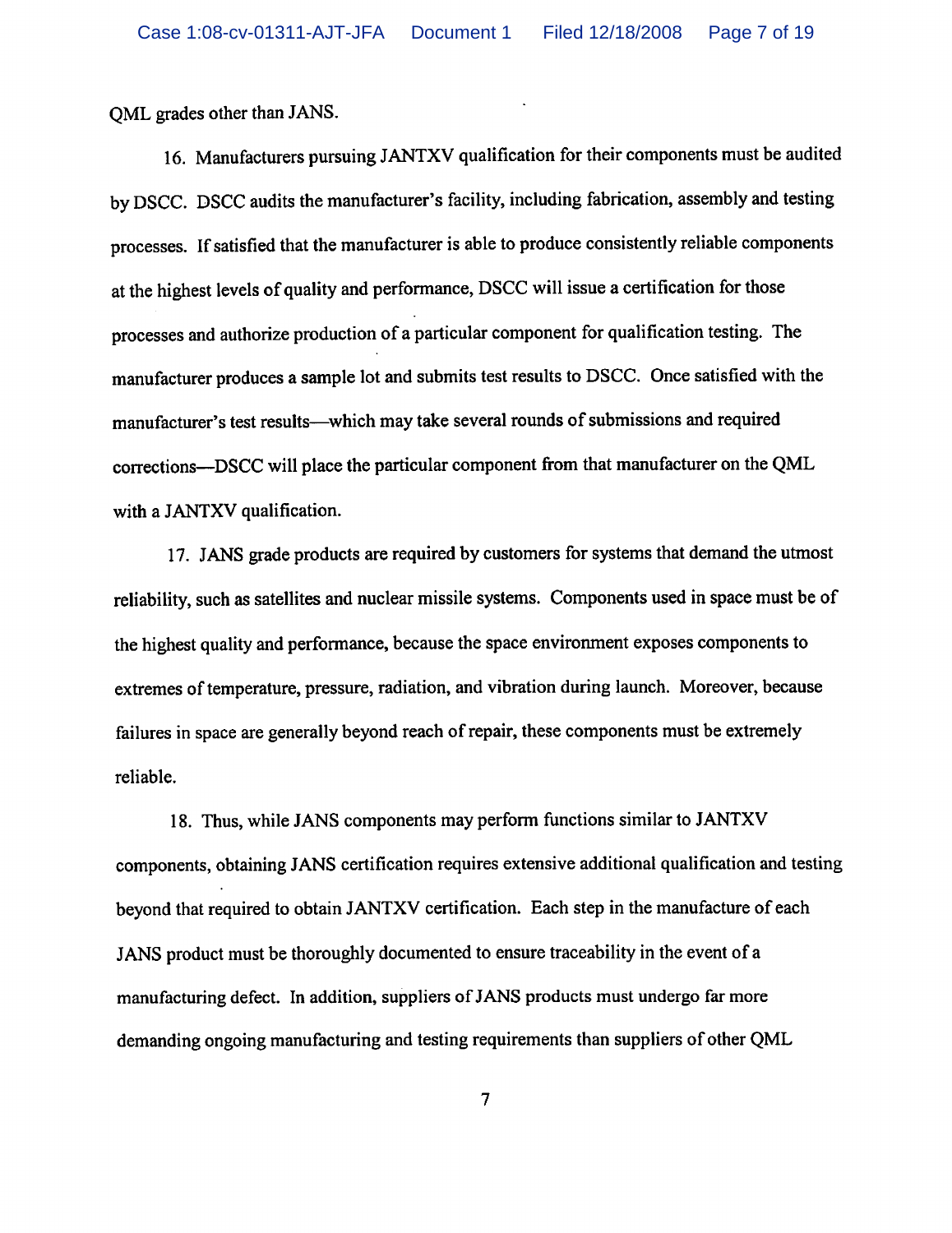components. As a result, JANS components are regarded by buyers as being substantially more reliable than JANTXV components and are much more expensive than JANTXV components.

19. Components for use in commercial applications differ substantially from their JANTXV or JANS counterparts. JANTXV and JANS components are produced to very narrow tolerances. Commercial components, in contrast, are produced to much wider tolerances and lack the extensive production control, testing and documentation of JANTXV and JANS components. Moreover, commercial components are often encased in plastic, whereas JANTXV and JANS components are hermetically sealed in glass or metal cases, a far more expensive and demanding process that ensures greater reliability. Because of these significant differences in production and quality control, JANTXV and JANS components are much more reliable and substantially more expensive than commercial components.

20. Customers determine whether their projects require commercial grade, JANTXV, or JANS components. Those customers that choose JANTXV or JANS components need their reliability and assured performance characteristics, as evidenced by their willingness to pay the much higher cost of these components compared to commercial grade components.

21. Commercial grade components lack the reliability and assured performance of JANTXV components because they have not been produced following the thorough and reliable procedures mandated by DSCC for JANTXV components. While extensive testing of commercial grade components might reduce the risk of failure posed by the use of such components, such testing would be costly and time consuming. It would delay the project, some degree of risk would still remain, and the cost associated with such extensive testing in practice would make use of the commercial grade far more costly than use of a JANTXV component.

8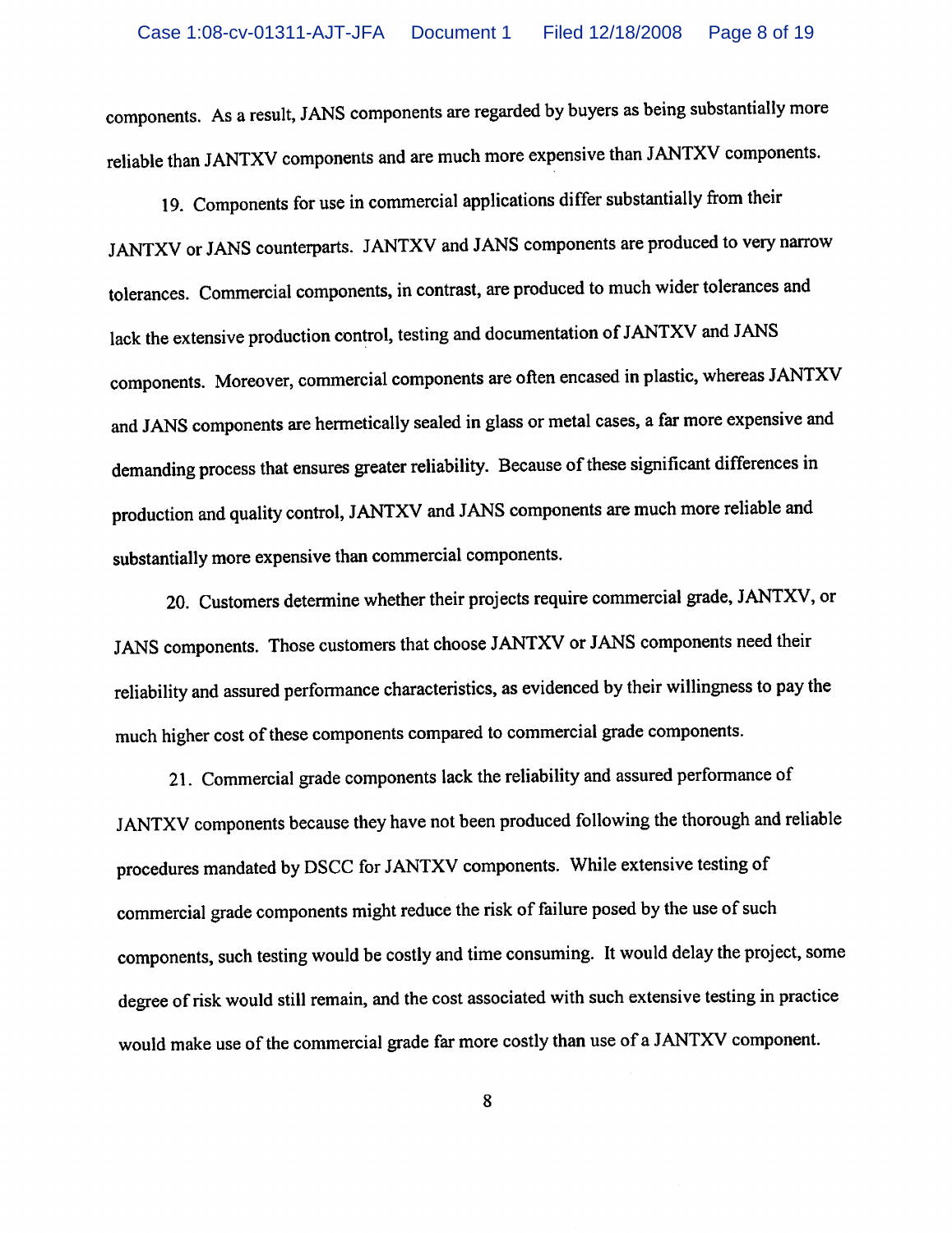Customers therefore do not consider the cost or availability of commercial grade components when designing systems requiring JANTXV components.

22. Because JANS components are much more expensive than JANTXV components, customers whose needs can be met with JANTXV components have no economic incentive to substitute JANS components.

23. A small but significant increase in the price of JANTXV small signal transistors would not cause customers to substitute commercial grade small signal transistors or JANS small signal transistors to an extent that would make such a price increase unprofitable. Accordingly, the development, manufacture and sale of JANTXV small signal transistors is a separate and distinct line of commerce and a relevant product market for the purpose of analyzing the effects of the acquisition under Section 7 of the Clayton Act and Section 2 of the Sherman Act.

24. A small but significant increase in the price of JANTXV 5811 diodes would not cause customers to substitute commercial grade 5811 diodes or JANS 5811 diodes to an extent that would make such a price increase unprofitable. Accordingly, the development, manufacture and sale of JANTXV 5811 diodes is a separate and distinct line of commerce and a relevant product market for the purpose of analyzing the effects of the acquisition under Section 7 of the Clayton Act and Section 2 of the Sherman Act.

25. Customers specifying JANS small signal transistors and JANS 5811 diodes for their projects will not substitute JANTXV components for JANS components because they do not have the extra reliability of JANS components, which results from the much more demanding and extensive testing and process control required of JANS components. While extensive testing of JANTXV components might reduce the risk of failure posed by the use of such components,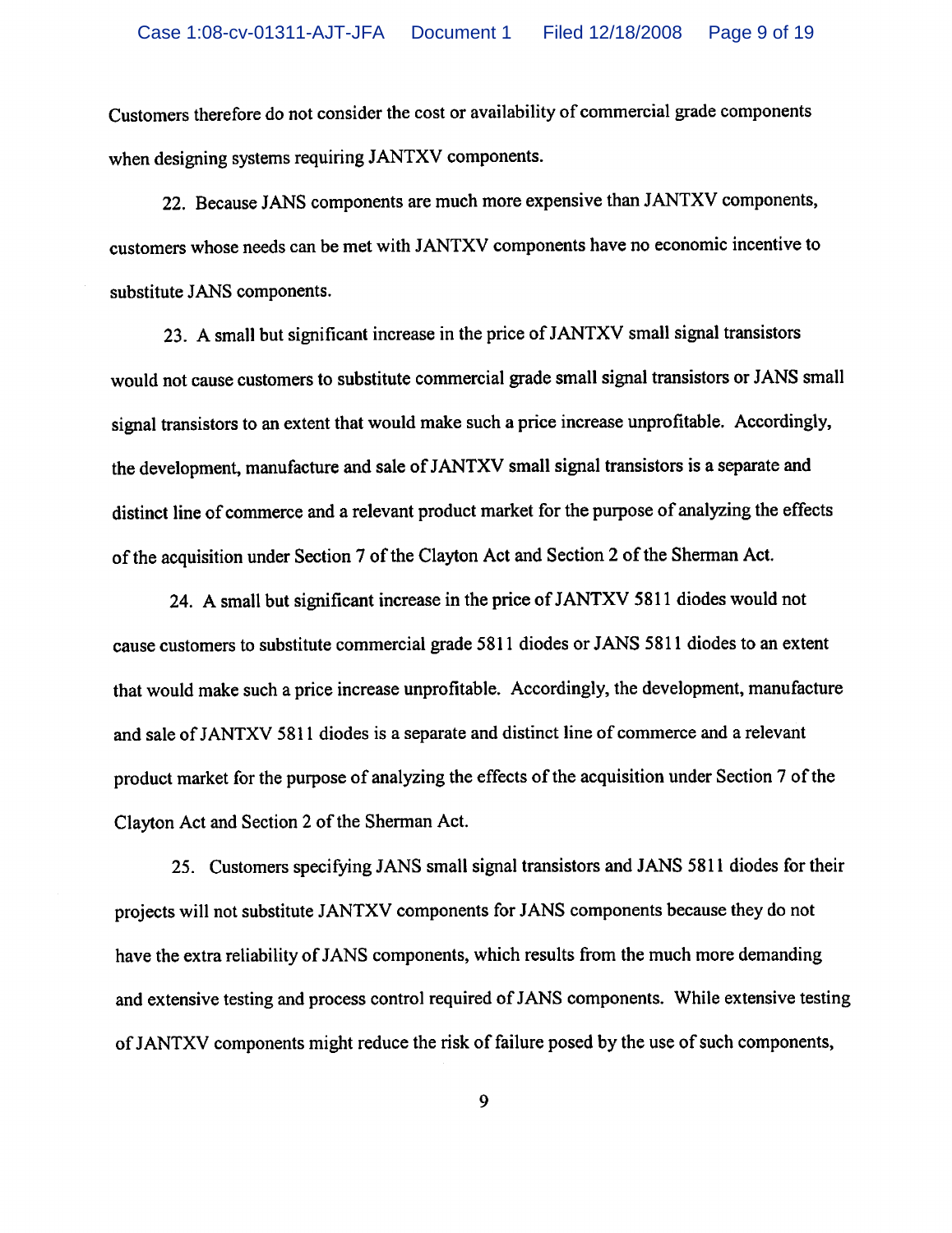such testing would be costly and time consuming. It would delay the project, some degree of risk would still remain, and the cost associated with such extensive testing in practice would make use of the JANTXV component far more costly than use of a JANS component. Thus, when JANS parts are available, customers do not consider JANTXV components substitutes when designing systems requiring JANS components or purchasing components to build such systems. Because commercial grade components are of even lower quality, customers specifying JANS components also will not substitute commercial components.

26. A small but significant increase in the price of JANS small signal transistors would not cause customers to substitute commercial grade or JANTXV small signal transistors to an extent that would make such a price increase unprofitable. Accordingly, the development, manufacture and sale of JANS small signal transistors is a separate and distinct line of commerce and a relevant product market for the purpose of analyzing the effects of the acquisition under Section 7 of the Clayton Act and Section 2 of the Sherman Act.

27. A small but significant increase in the price of JANS 5811 diodes would not cause customers to substitute commercial grade or JANTXV 5811 diodes to an extent that would make such a price increase unprofitable. Accordingly, the development, manufacture and sale of JANS 5811 diodes is a separate and distinct line of commerce and a relevant product market for the purpose of analyzing the effects of the acquisition under Section 7 of the Clayton Act and Section 2 of the Sherman Act.

28. To the extent there were some customers that could substitute JANTXV components in response to a small but significant and nontransitory price increase on JANS small signal transistors or JANS 5811 diodes, Microsemi would be able to identify those customers and

10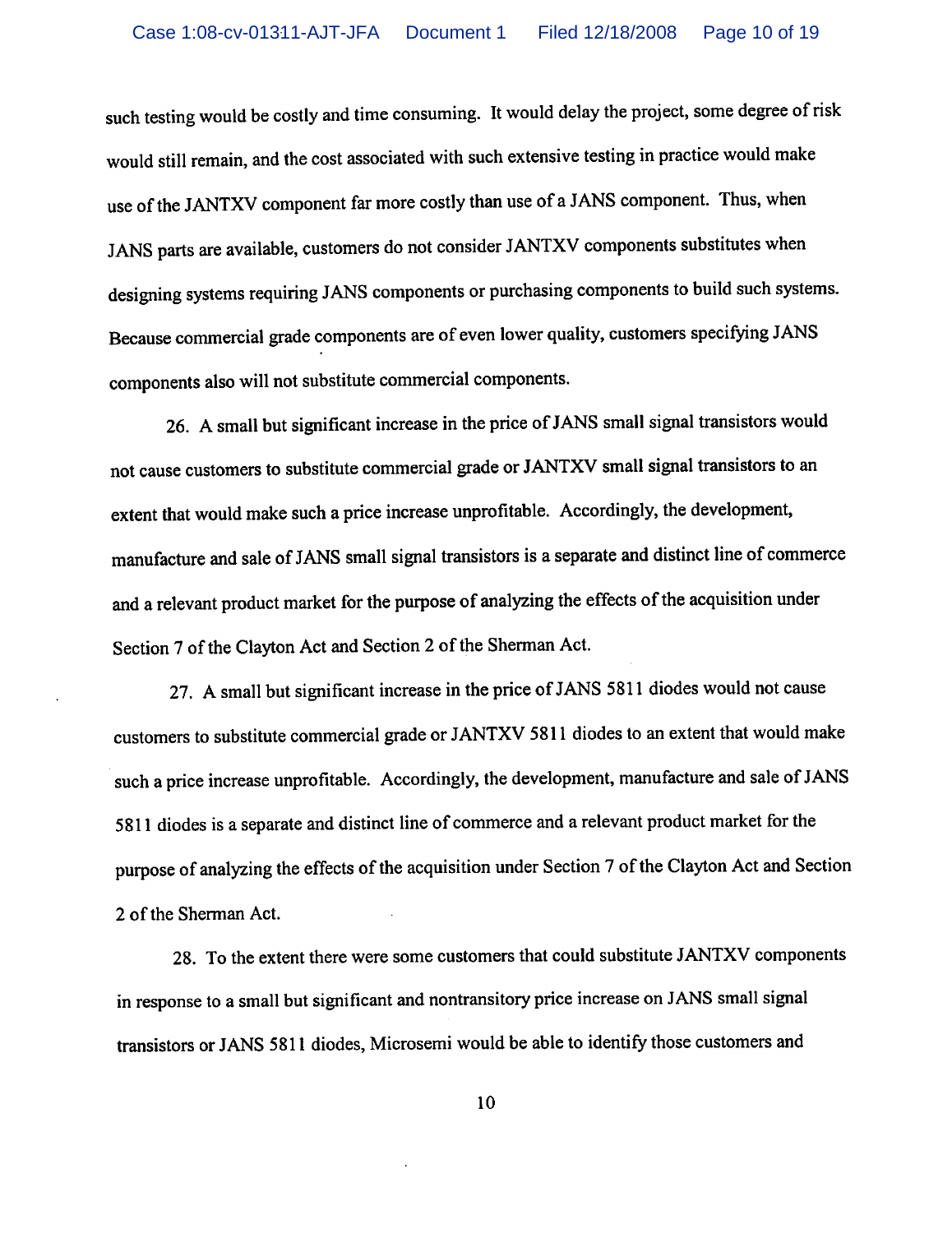charge them a lower price in order to avoid losing sales to them, while still raising the price to those customers who would not switch. Microsemi would not need to charge the lower price to all customers in order to avoid losing contested sales.

# The Relevant Geographic Market

29. Customers that require JANTXV or JANS small signal transistors are located throughout the United States. Microsemi would be able to identify these customers and increase prices to them for JANTXV and JANS small signal transistors. Thus, under Section 7 of the Clayton Act and Section 2 of the Sherman Act, the relevant geographic market for JANTXV and JANS small signal transistors is the United States.

30. Customers that require JANTXV and JANS 5811 diodes are located throughout the United States. Microsemi would be able to identify these customers and increase prices to them for JANTXV and JANS 5811 diodes. Thus, under Section 7 of the Clayton Act and Section 2 of the Sherman Act, the relevant geographic market for JANTXV and JANS 5811 diodes is the United States.

## Market Concentration

# JANTXV and JANS Small Signal Transistors

31. Prior to the acquisition, Microsemi and Semicoa were the only suppliers of JANTXV small signal transistors in the world. Microsemi and Semicoa combined sold approximately \$15 million of JANTXV small signal transistors annually. The transaction was a merger to monopoly, and Microsemi faces no current competition.

32. Prior to the acquisition, Microsemi and Semicoa were the only suppliers of JANS small signal transistors in the world. Microsemi had approximately \$3.5 million in annual sales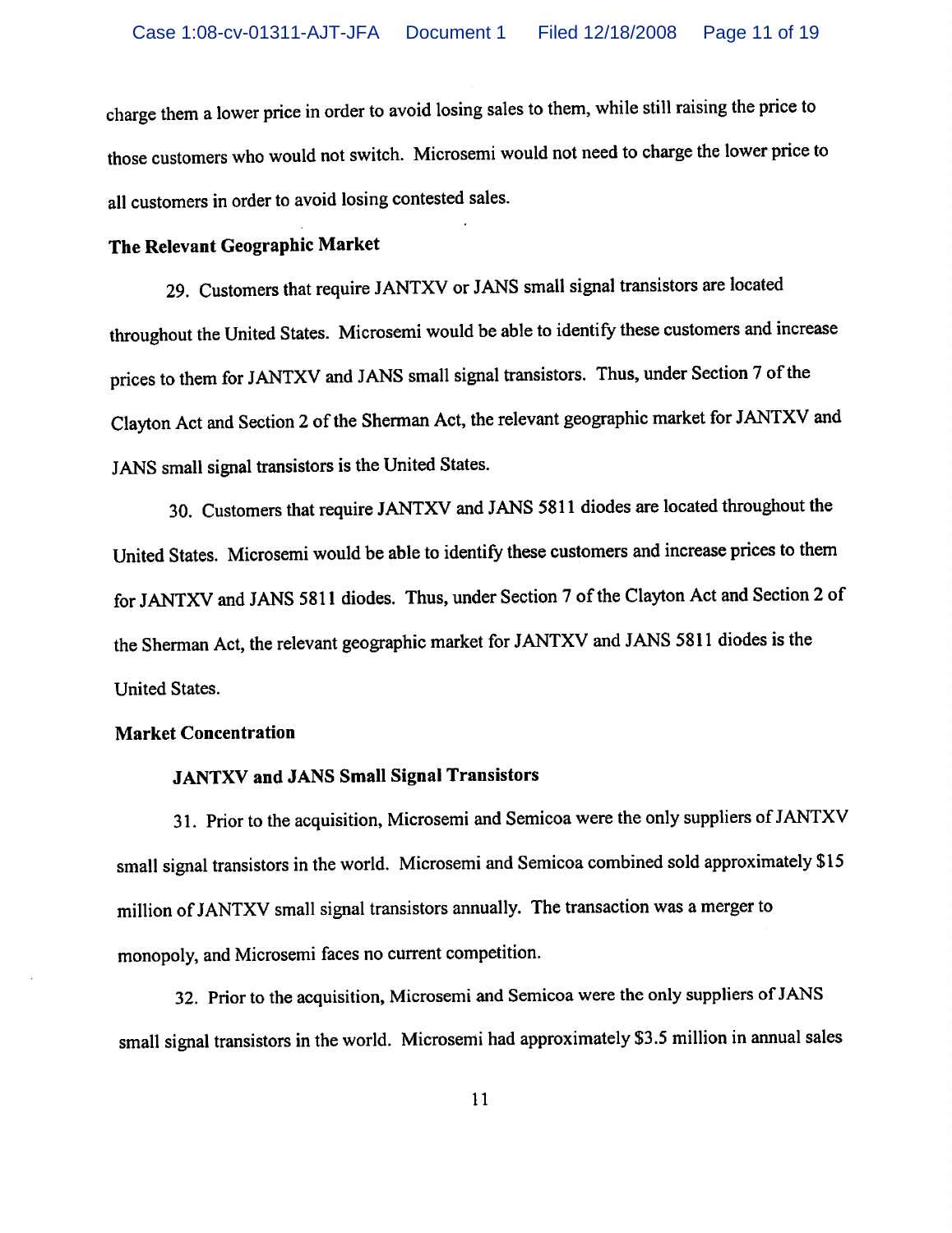and Semicoa had approximately \$3 million in annual sales. The transaction was a merger to monopoly, and Microsemi faces no current competition.

#### JANTXV and JANS 5811 Diodes

33. Microsemi manufactured JANTXV and JANS 5811 diodes until 2004, when it attempted to shift production from a plant in California to a plant in Arizona. Difficulties associated with that shift caused Microsemi to lose its JANTXV and JANS QML qualifications for that diode. As a result, there was no other firm qualified to make JANS 5811 diodes for several years. However, prior to 2004, Microsemi had built up its inventory of JANS 5811 diodes and continued to sell these products after its disqualification, making it the dominant supplier of these products since 2004.

34. After 2004, Microsemi's delivery times became very long. Customers who were unable to delay their programs further were forced to use less reliable commercial grade 5811 diodes at increased cost due to the need for additional testing. Microsemi produced almost all of the commercial grade products used by those customers.

35. In the meantime, Semicoa took significant steps to enter the production of JANTXV and JANS 5811 diodes in competition with Microsemi. The shortage led Semicoa to begin developing its own 5811 diodes to compete with Microsemi, with the assistance of a major customer that was dissatisfied with Microsemi as its sole source of supply. By July 2008, Semicoa was testing its 5811 diode and, had Microsemi not acquired Semicoa's assets later that month, Semicoa likely would have obtained JANTXV and JANS qualification and competed with Microsemi for JANTXV and JANS 5811 diodes. Semicoa already had received \$3 million in orders. One other manufacturer, with manufacturing operations based in Mexico, is JANTXV

12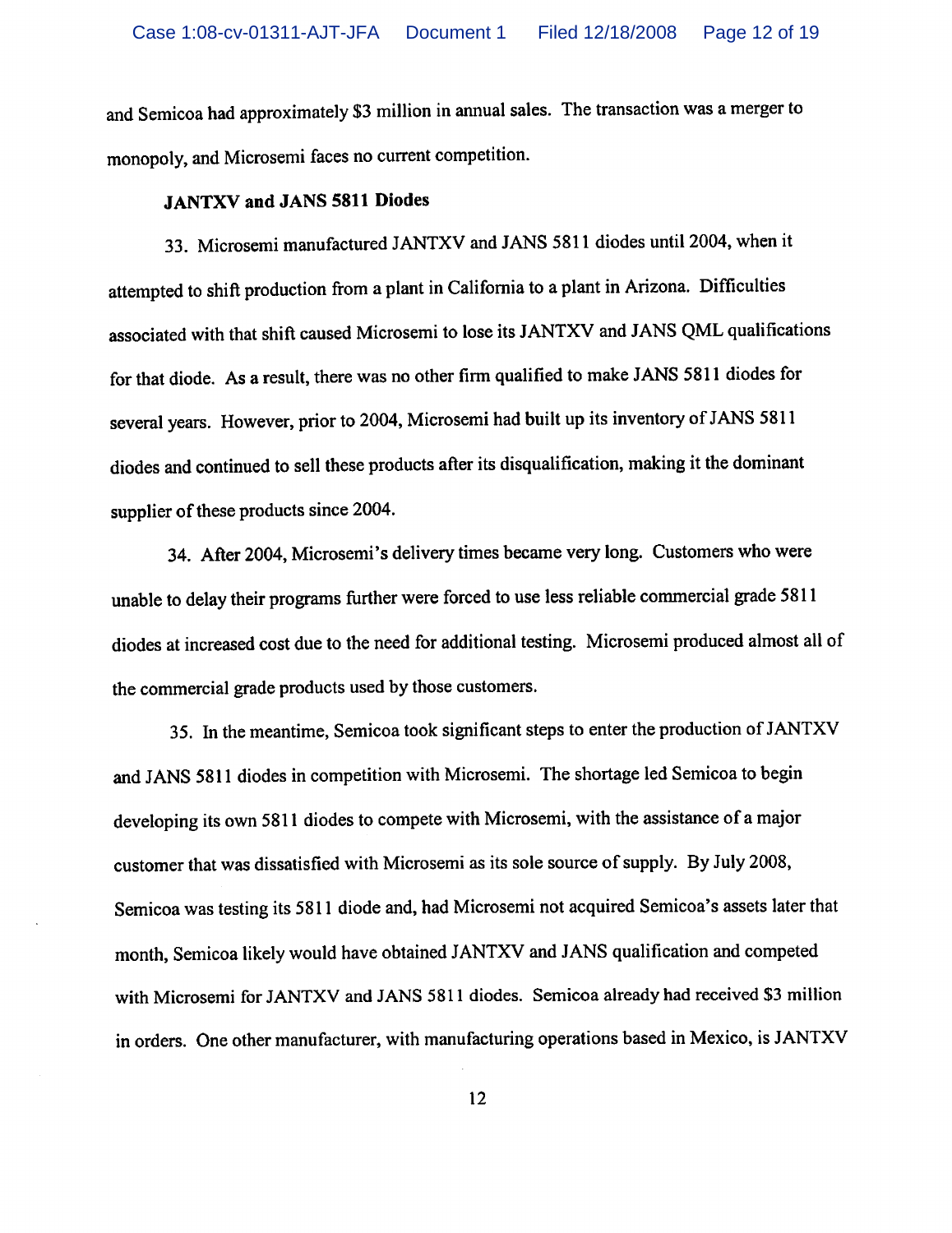qualified for 5811 diodes and may obtain JANS qualification, but would not be capable of satisfying those customers that require products manufactured in the United States, as discussed in Paragraph 41 below.

36. Microsemi regained JANTXV and JANS qualifications for its 5811 diodes in October 2008 after more than three years of effort. Had Microsemi not acquired the Semicoa assets in July 2008, Microsemi and Semicoa would have competed for the sale of these products.

# Anticompetitive Effects of the Acquisition

# JANTXV and JANS Small Signal Transistors

37. Prior to the acquisition, Semicoa was the only alternative source to Microsemi for JANTXV and JANS small signal transistors, and customers benefitted from robust competition between the firms. In the two years preceding the acquisition, Semicoa made significant investments in capacity expansion, purchasing new equipment and increasing its workforce to increase production and improve delivery times. Semicoa's shipments of JANTXV and JANS small signal transistors rose by more than 40 percent between 2005 and 2007. Semicoa aggressively priced its small signal transistors to take business from Microsemi, constraining Microsemi's prices.

38. Post-acquisition, Microsemi has raised prices significantly on JANTXV and JANS small signal transistors. Without Semicoa as a competitive constraint, Microsemi has the power to selectively raise prices to customers that Microsemi is aware cannot substitute lower grade components for JANTXV and JANS small signal transistors. In addition, Microsemi has announced that it intends to impose on these JANTXV and JANS customers less favorable terms of service than were provided before the acquisition. Customers will not be able to avoid these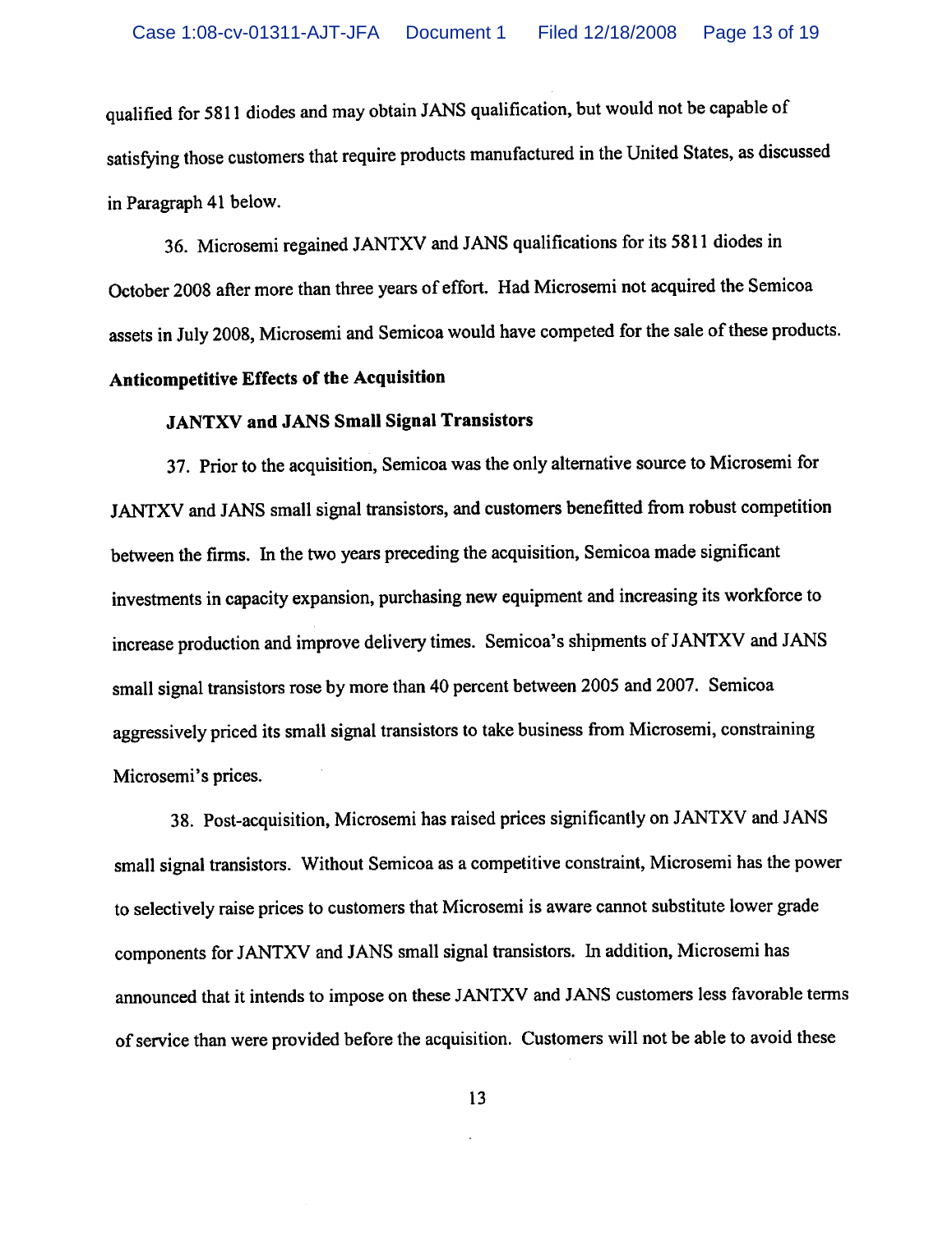terms because they no longer possess an alternative to Microsemi to ensure timely delivery of their small signal transistors. The acquisition is likely to lead to lengthened delivery times and less certain delivery, imposing huge risks and delays on critical military and space-related programs.

39. Through its acquisition of the Semicoa assets, Microsemi has substantially lessened competition in the markets for JANTXV and JANS small signal transistors, in violation of Section 7 of the Clayton Act, 15 U.S.C. § 18, and willfully acquired a monopoly in violation of Section 2 of the Sherman Act, 15 U.S.C. § 2.

#### JANTXV and JANS 5811 Diodes

40. 5811 diodes are produced using processes, skill sets and equipment unique to this kind of diode. Microsemi is the sole supplier of JANS 5811 diodes, and one of only two suppliers of JANTXV 5811 diodes. Before the acquisition, Semicoa had the capability to enter the markets for JANTXV and JANS 5811 diodes, and was well along the way toward completing that entry. Microsemi's purchase of the Semicoa assets eliminated Semicoa's likely entry to these markets, thereby leaving Microsemi alone in the market, and facing the potential entry of only one other firm, which would manufacture these products in Mexico. As a result, the transaction reduced from three to two the number of competitors that were likely to compete in these markets.

41. Competition from the firm with manufacturing facilities in Mexico will not be sufficient to constrain Microsemi's ability to raise the prices of JANTXV and JANS 5811 diodes. As the only other domestic supplier of JANTXV and JANS 5811 diodes, Semicoa would have been the best alternative source to Microsemi for these customers. Because of concerns relating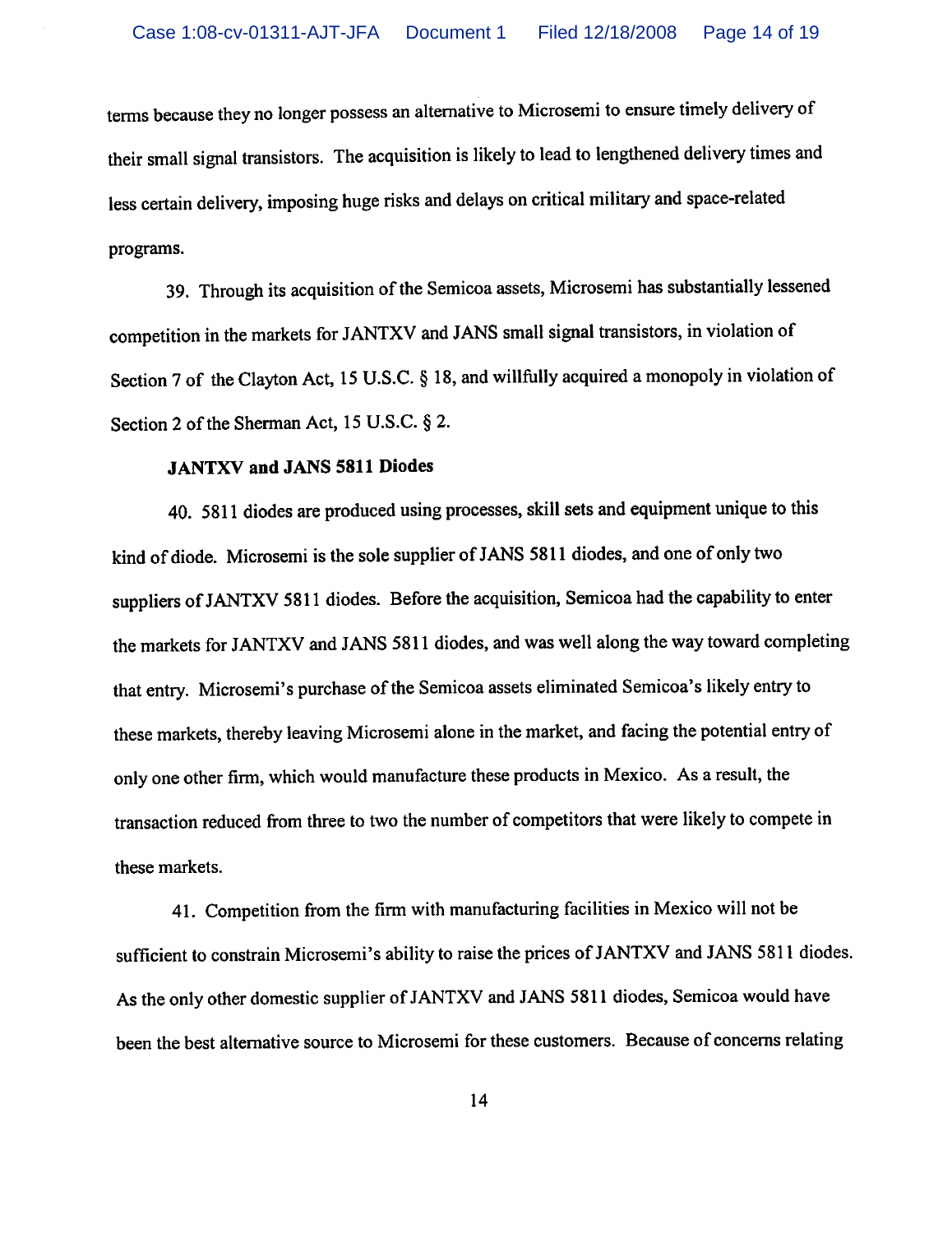to classified data, sensitive end uses, and lack of the ability of the United States government to prioritize delivery of product, many customers will hesitate to purchase these products from the firm with manufacturing facilities in Mexico.

42. Semicoa's entry into the market for JANTXV and JANS 5811 diodes likely would have benefited customers with lower prices, shorter delivery times, and more favorable terms of service, just as Semicoa's competition for sales of JANTXV and JANS small signal transistors benefited customers for those products. Microsemi's acquisition of the Semicoa assets prevented this entry and therefore substantially lessened competition in the markets for JANTXV and JANS 5811 diodes, in violation of Section 7 of the Clayton Act, 15 U.S.C. § 18.

# Entry into the Development, Manufacture and Sale of the Relevant Products

43. Entry into the development, manufacture and sale of JANTXV small signal transistors and JANTXV 5811 diodes will not be timely, likely, and sufficient to counter the anticompetitive effects of the acquisition. The process required to obtain QML certification and DSCC qualification for JANTXV small signal transistors and JANTXV 5811 diodes is lengthy. Entry resulting in significant market impact likely would take more than two years.

44. Entry into the development, manufacture and sale of JANS small signal transistors and JANS 5811 diodes sold to United States is even less likely to be timely, likely, and sufficient to counter the anticompetitive effects of the acquisition. The additional process required to obtain DSCC certification and qualification at the JANS level would require at least another year following JANTXV certification and qualification. Moreover, because JANS parts are used for the most demanding and critical applications, customers are unlikely to shift significant amounts of JANS purchases to an entrant until that entrant has established a record of quality, consistency,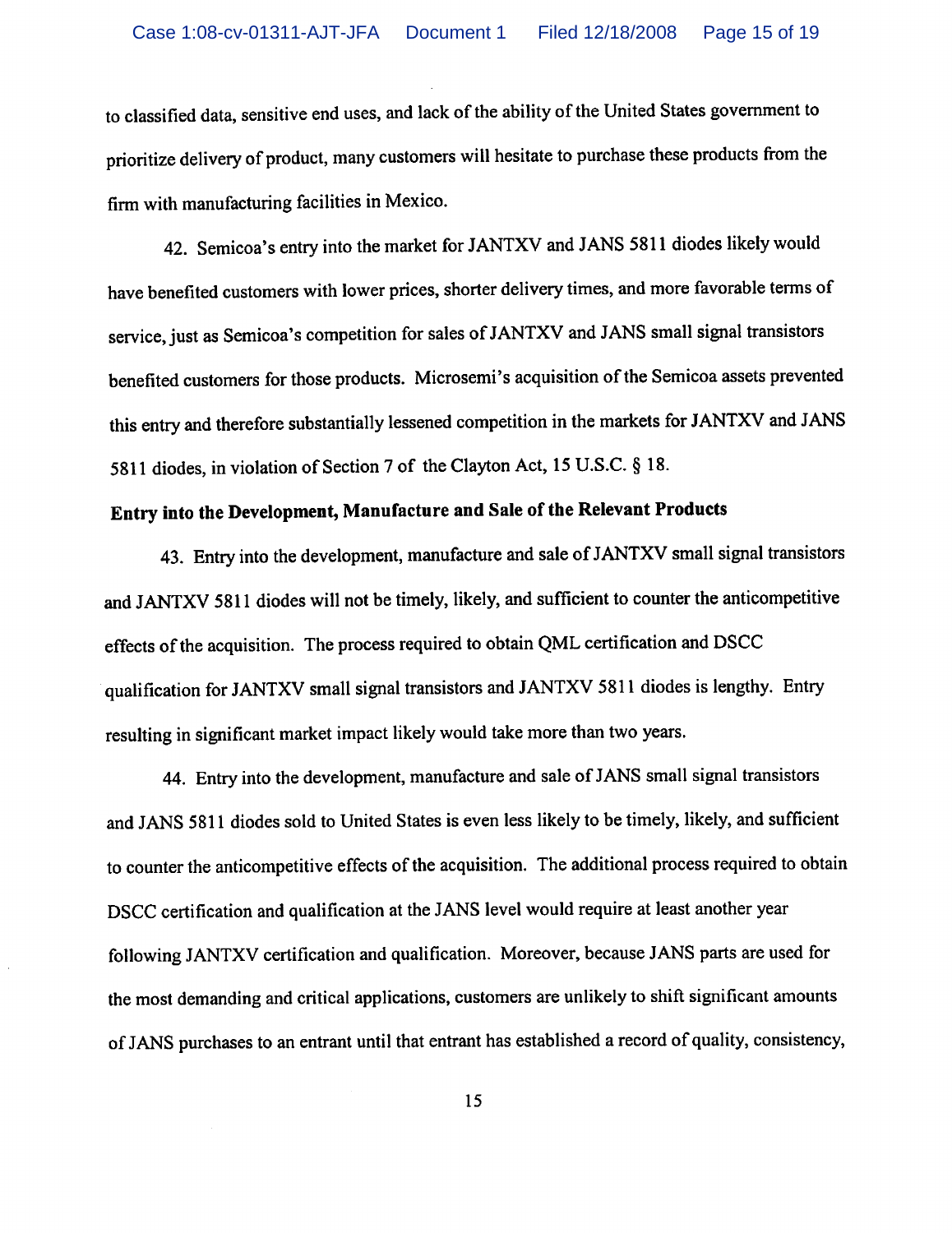and reliability at the JANS level. Entry resulting in significant market impact likely would take more than three years for firms that, unlike Semicoa as to 5811 diodes, did not already have JANS qualification for other products and significant backing from important customers.

45. The uncertainties and risks associated with any entry, and the likelihood that such entry would not be timely in any event, is demonstrated by Microsemi's own inability to transfer production of JANTXV and JANS 5811 diodes without losing QML qualification. Although Microsemi is a large and diversified manufacturer of QML products, and attempted to transfer production to a facility in Arizona from a facility that it had used to manufacture QML components for many years, Microsemi lost its qualification and needed three to four years to requalify to produce these components.

46. Further, to provide the degree of price competition that would have existed absent the acquisition, entrants would have to reach a scale sufficient to achieve production costs comparable to those of Semicoa. This would require significant investment, particularly in equipment dedicated to automated production, and is unlikely to occur given the small size of the potential markets.

# VI. FIRST CAUSE OF ACTION

(Violation of Section 7 of the Clayton Act)

47. The United States incorporates the allegations of paragraphs 1 through 46 above.

48. Microsemi's acquisition of the assets of Semicoa used in the development, manufacture and sale of JANTXV and JANS small signal transistors and JANTXV and JANS 5811 diodes has substantially lessened competition in interstate trade and commerce in violation of Section 7 of the Clayton Act.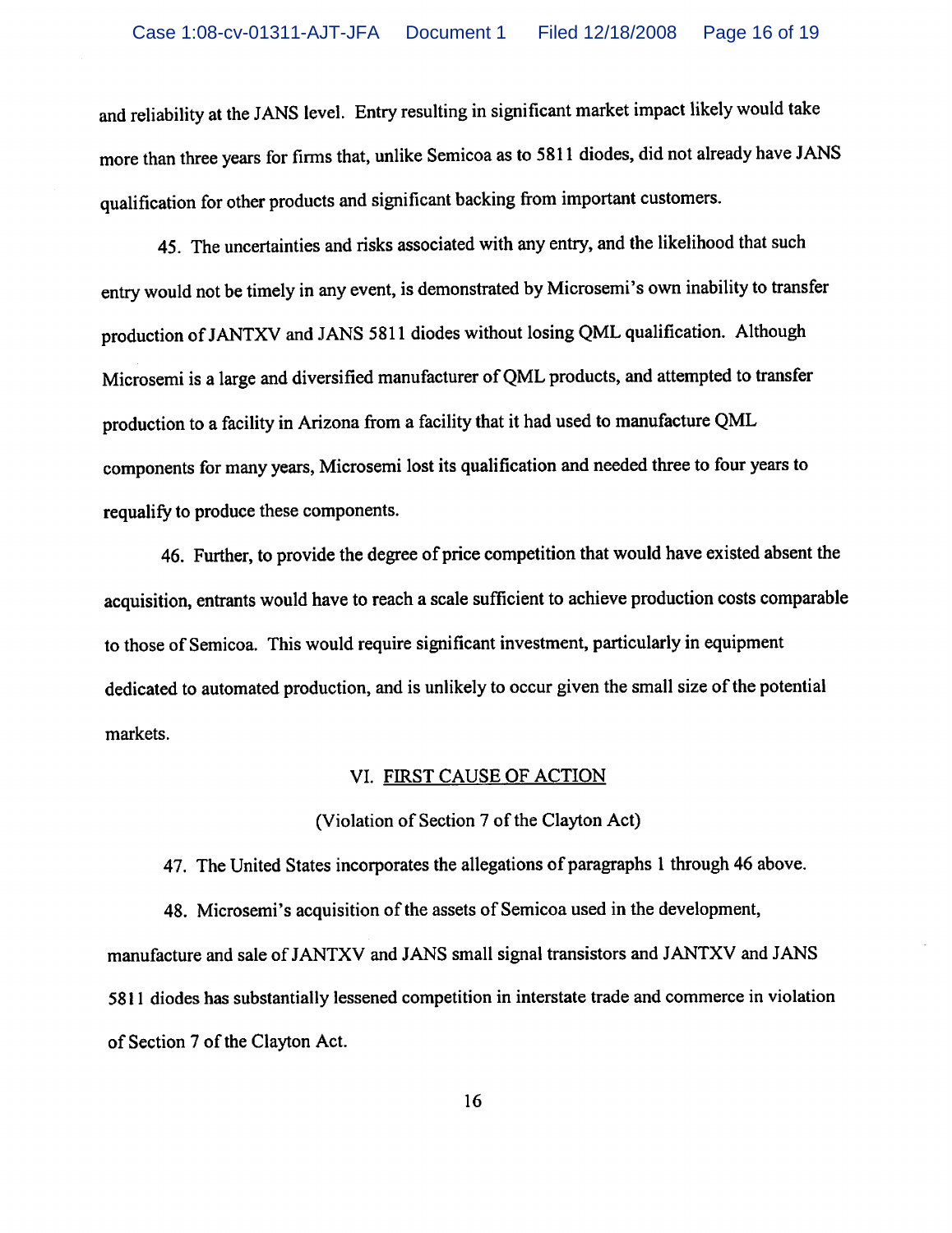49. The transaction has had the following effects, among others:

- a. competition between Microsemi and Semicoa in the development, manufacture and sale of JANTXV and JANS small signal transistors and JANTXV and JANS 5811 diodes has been eliminated;
- b. prices for JANTXV and JANS small signal transistors and JANTXV and JANS 5811 diodes have increased and likely will continue to increase, delivery times likely will lengthen, and terms of service likely will become less favorable.

## VII. SECOND CAUSE OF ACTION

(Violation of Section 2 of the Sherman Act)

50. The United States incorporates the allegations of paragraphs 1 through 46 above.

51. On or about July 14,2008, Microsemi willfully obtained monopoly power by acquiring the assets of Semicoa used in the development, manufacture and sale of JANTXV and JANS small signal transistors. Semicoa was Microsemi's only competitor, and the effect of this acquisition has been to create a monopoly in violation of Section 2 of the Sherman Act.

52. The transaction has had the following effects, among others:

- a. the combination created a monopoly for the development, manufacture and sale of JANTXV and JANS small signal transistors;
- b. competition between Microsemi and Semicoa in the development, manufacture and sale of JANTXV and JANS small signal transistors has been eliminated; and
- c. prices for JANTXV and JANS small signal transistors have increased and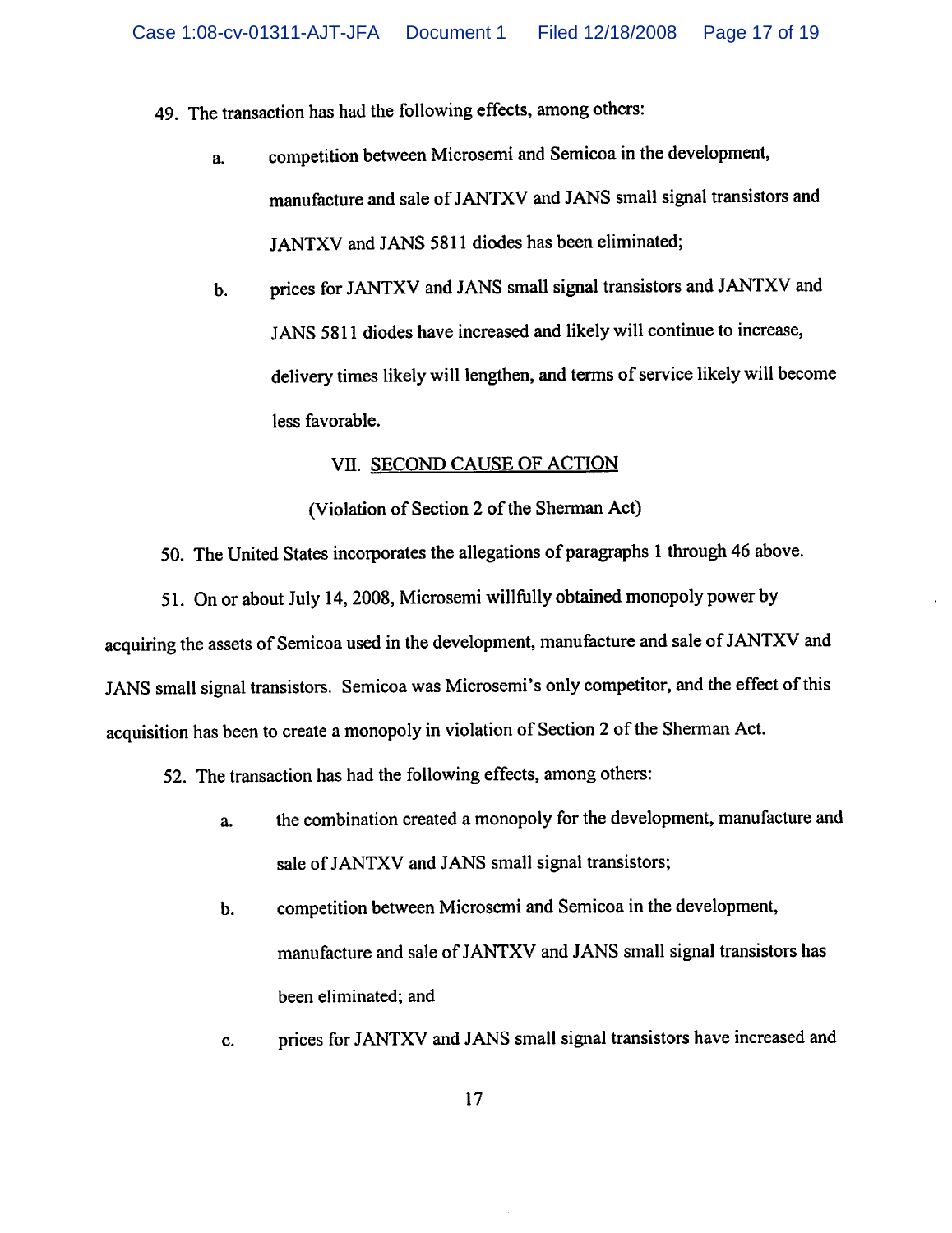likely will continue to increase, delivery times likely will lengthen, and terms of service likely will become less favorable.

## XII. REQUESTED RELIEF

- 53. The United States requests that this Court:
	- a. Adjudge and decree the acquisition of the assets of Semicoa by defendant Microsemi to violate Section 7 of the Clayton Act, 15 U.S.C. § 18 and Section 2 of the Sherman Act, 15 U.S.C. § 2;
	- b. Compel Microsemi to divest all of Semicoa's tangible and intangible assets related to the development, manufacture and sale of the relevant products, and to take any further actions necessary to restore the markets to the competitive position that existed prior to the acquisition;
	- c. Award such temporary and preliminary injunctive and ancillary relief as maybe necessary to avert the likelihood of the dissipation of Semicoa's tangible and intangible assets during the pendency of this action and to preserve the possibility of effective final relief;
	- d. Award the United States the cost of this action; and
	- e. Grant the United States such other and further relief as the case requires and the Court deems just and proper.